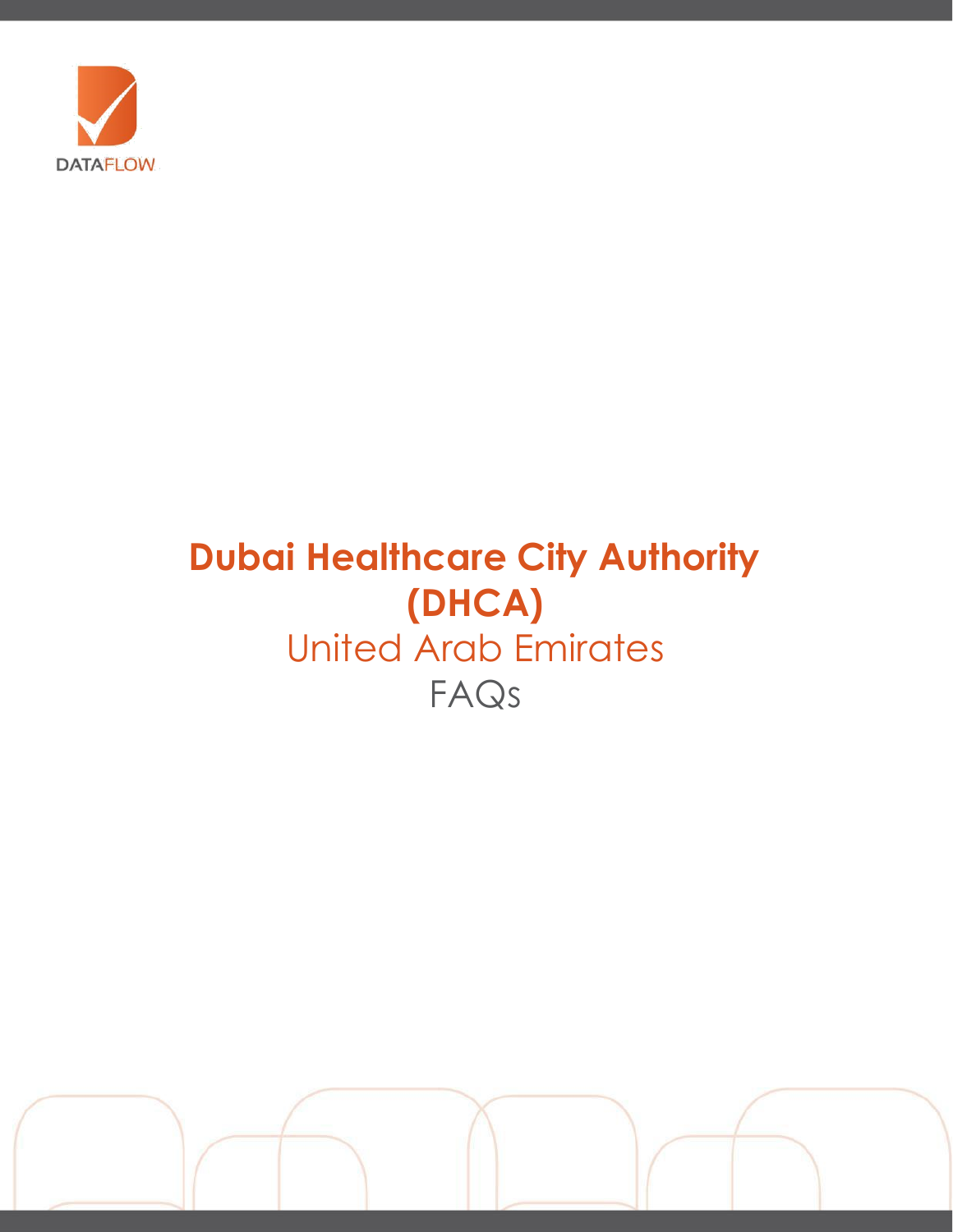#### 1. What is the DataFlow Group?



The DataFlow Group is a leading global provider of specialized Primary Source Verification (PSV) solutions, and background screening and immigration compliance services. Clients across the public and private sectors rely on the DataFlow Group to mitigate potential risk by exposing fraudulent academic degrees, employment certificates, practice licenses, work permits and passports, among other documents.

To ensure that hired professionals have the qualifications they claim, the DataFlow Group utilizes cutting-edge technologies and leverages an expansive network of over 60,000 issuing authorities throughout more than 200 countries and territories to liaise with primary sources and verify the authenticity of documents submitted by candidates, in accordance with global industry best practices and Joint Commission International (JCI) guidelines.

The DataFlow Group undertakes hundreds of thousands of immigration compliance screening and verification service transactions for professionals each year on behalf of various government, quasigovernment, regulatory and large multinational organizations worldwide.

# 2. Why do I need to submit my documents to the DataFlow Group?

The DHCA has partnered with the DataFlow Group to verify the authenticity of all documents presented by applicants using an advanced screening method known as PSV.

# 3. How do I submit my information and documents to the DataFlow Group?

You may submit your information and documents within your PSV application by visiting [www.dfgateway.com.](http://www.dfgateway.com/)

#### 4. What information and documents am I required to submit?

Once you are logged into your account, you will be guided at each step to provide the needed information and upload the required documents accordingly. You must enter your personal data under the Personal Details section and your education and employment data and documents under the Verification Details section. Once done, download the Letter of Authorization (LoA) - which must be signed and uploaded - along with a copy of your passport.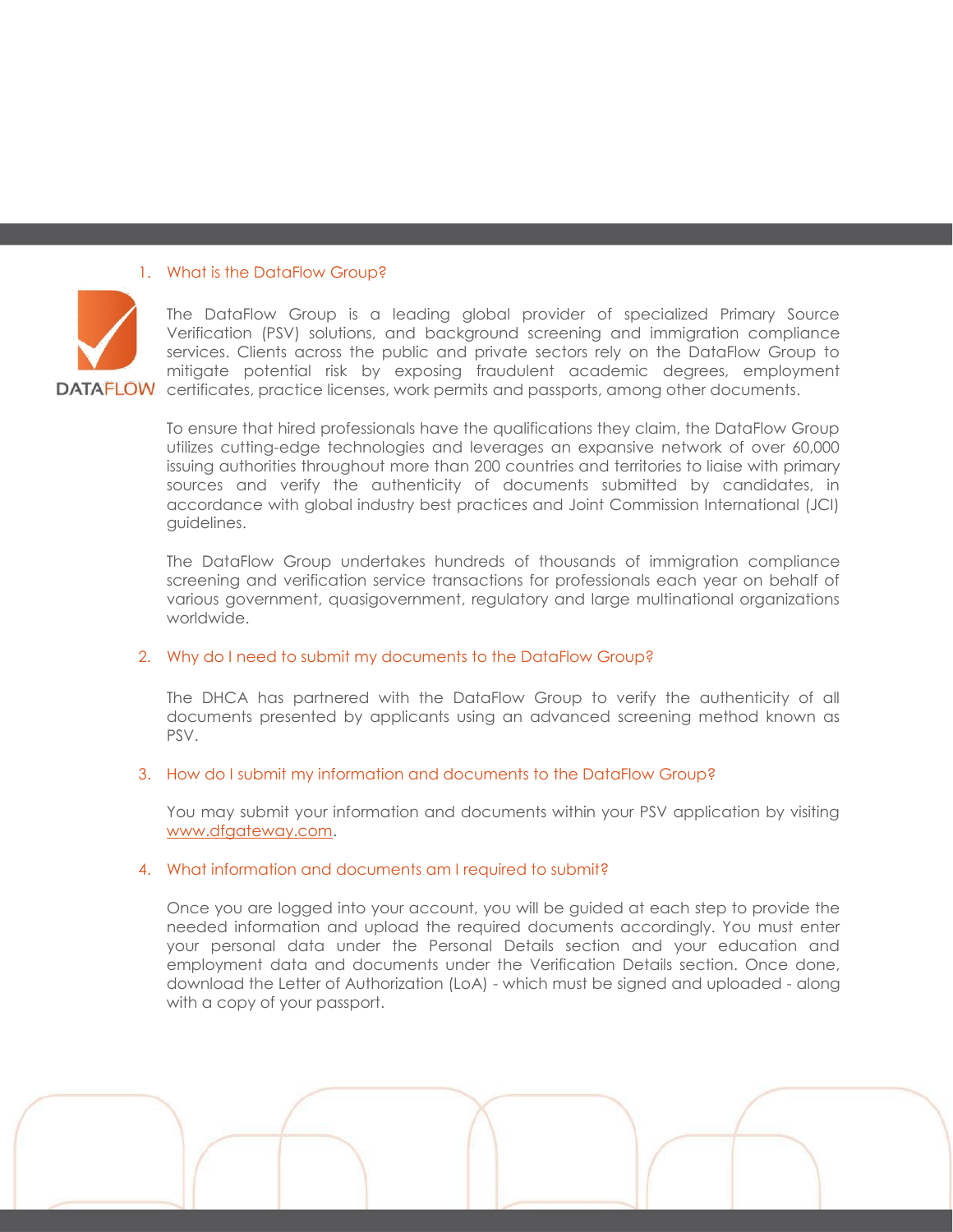

#### 5. What is the fee for the PSV application?

Fees vary depending on the number of documents that need to be verified.

Note: The only payment fee required by the DataFlow Group is settled during the application stage. If any party claims the need for additional fees, please notify us immediately via the Contact Us page on the DataFlow Group website.

#### 6. What is the process adopted by the DataFlow Group for document verification?

The DataFlow Group conducts PSV by directly approaching the education, corporate or licensing body that issued the document to confirm its authenticity.

## 7. Should I attest my documents from the embassy in my country or from any other authority?

The DataFlow Group does not require document attestation for PSV. Simply make sure that document scans are clear and complete to ensure the timely processing of your application.

#### 8. What is the Letter of Authorization (LoA) intended for?

The LoA is a mandatory requirement that provides permission to the DataFlow Group and the DHCA to conduct the verification process. Kindly note that the LoA must be signed by the applicant only.

#### 9. What is the timeframe required by the DataFlow Group to complete the PSV process?

The standard timeframe for completing the verification is 30 working days upon receiving the payment. However, occasionally, it will not be possible to conclude the process within this estimated timeframe due to holidays, staff absences or records being archived or misplaced by institutions.

#### 10. How can I get my application processed on priority?

You may request for priority servicing of your application at an additional fee. The time period for processing such a request is 15 working days from receiving the payment, as opposed to 30 working days. This being said, occasionally, it will not be possible to conclude the process within this estimated timeframe due to holidays, staff absences or records being archived or misplaced by institutions.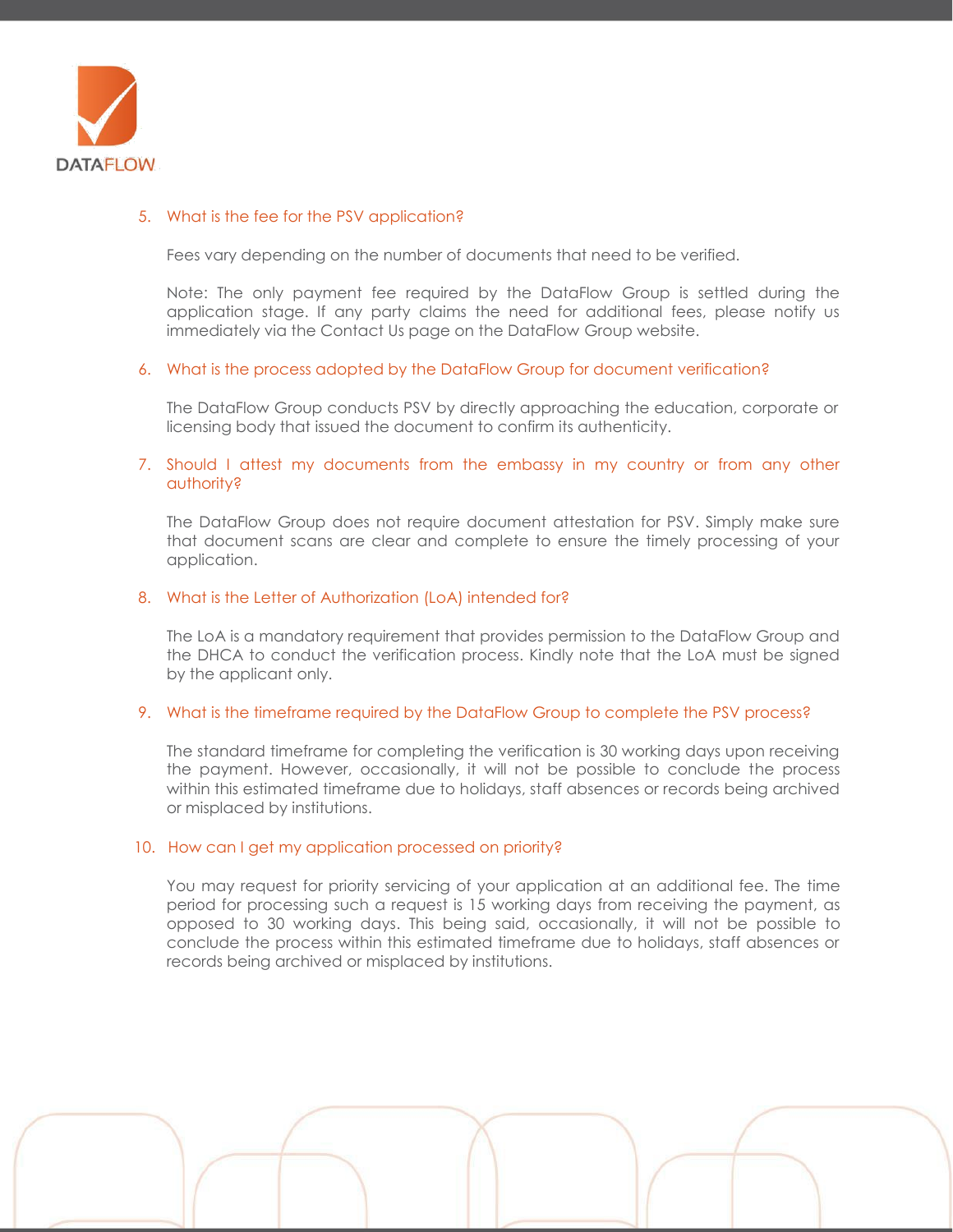

# 11. How can I follow up on the status of my application?

Login to your account at [www.dfgateway.com](http://www.dfgateway.com/) by using your Login ID and Password. You may track the status of your application using any of the two methods listed below:

a. On the dashboard, select your Barcode Number in the dropdown menu against the 'Select Case' option

OR

b. On the dashboard, click on the 'Check Your Status' option

You may download the report once your application is completed.

#### 12. What am I required to do to cancel my application?

Click [here](https://corp.dataflowgroup.com/faq.html) to submit your request - quoting your Client Reference Number or Barcode Number - along with the reason behind your cancellation.

A refund request will only be processed if it is received within 48 hours of the payment.

Note: For reimbursement of a credit card payment - once your request has been accepted - it will take between 45 - 60 days for the refunded amount to be credited to your bank account.

#### 13. Can I login to my account and add/edit/delete information and uploaded documents?

You are only allowed to add/edit/delete information and documents before completing the payment.

# 14. My credentials have been previously verified by the DataFlow Group for another regulatory authority. Please advise if I need to apply once again with the DataFlow Group for the DHCA.

If your credentials have been verified by the DataFlow Group for a different authority, you may use your previous report. In order to meet DHCA requirements, your former report will be reviewed and you may or may not be required to verify additional documents.

You may submit your existing report within your PSV application by visiting [www.dfgateway.com.](http://www.dfgateway.com/)

#### 15. How will I be informed of the result of the verification?